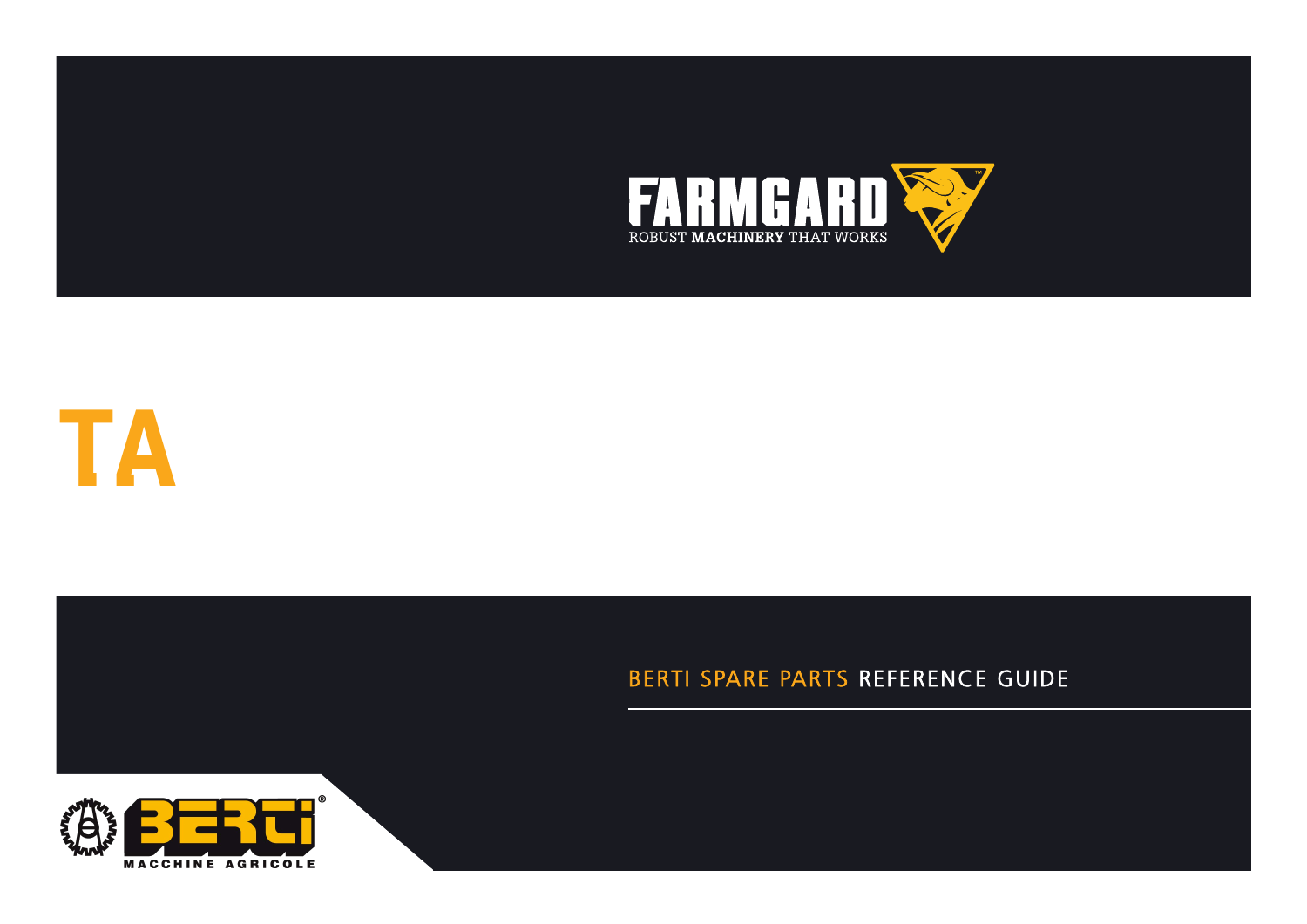

© Le informazioni contenute nel presente documento sono di proprietà della BERTI MACCHINE AGRICOLE SRL e non possono essere riprodotte o trasmesse a terzi in alcun modo senza esplicita approvazione scritta della BERTI MACCHINE AGRICOLE SRL o di un suo rappresentante debitamente autorizzato.

|                                                          |      | mod. |        |  | ∣dis.n°<br>24 121 |  |  |
|----------------------------------------------------------|------|------|--------|--|-------------------|--|--|
| macchine agricole srl<br>Caldiero (VR)                   |      | mat. |        |  | tratt.            |  |  |
| l <sup>den.</sup> Esploso TA con anti- <u>shock 2005</u> |      |      |        |  |                   |  |  |
| data<br>17/11/2005                                       | dis. |      | codice |  |                   |  |  |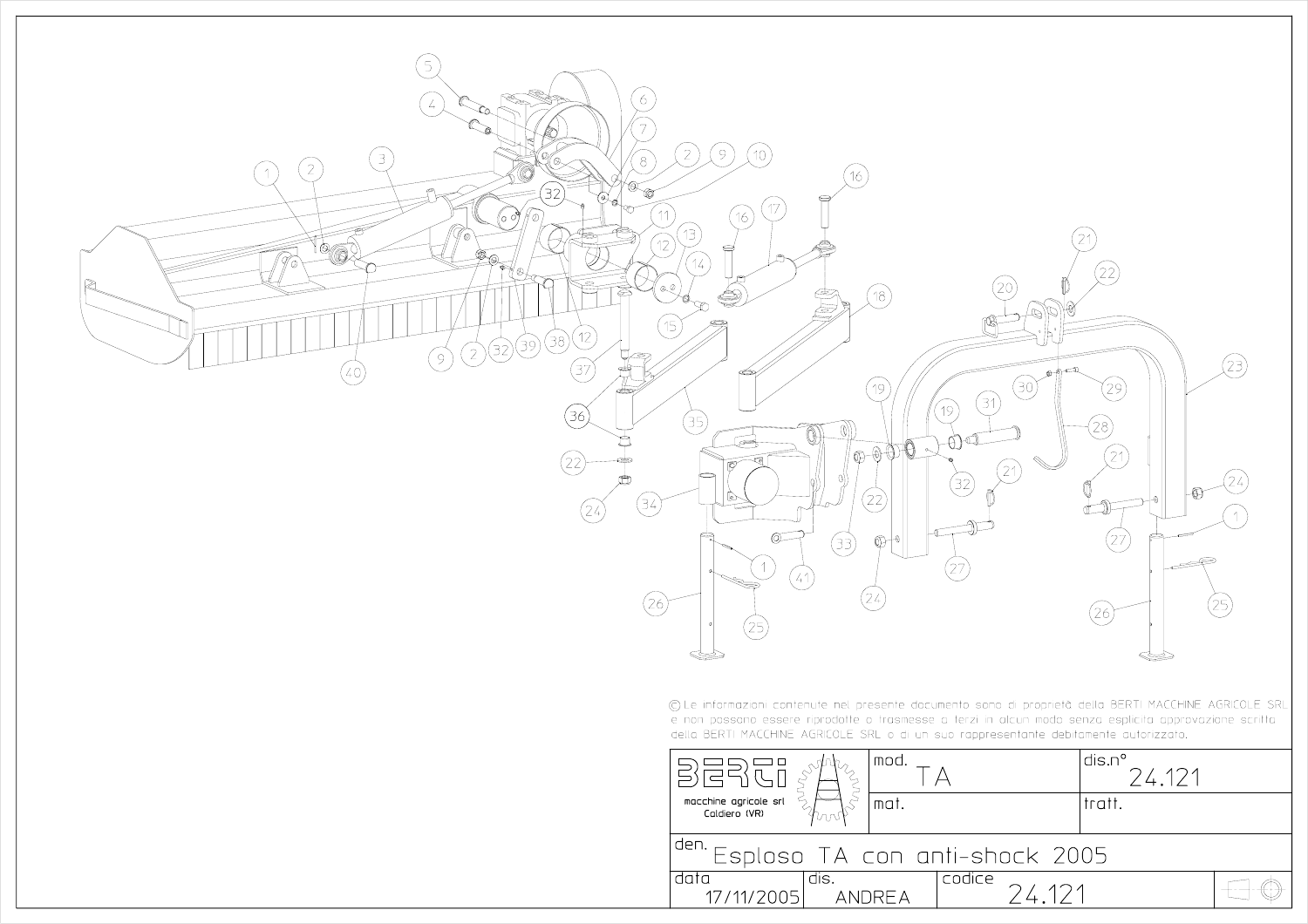### **Exploded codes: Mod. TA – Linkage "Anti-Shock 2005" fig. 24.121 BERTI MACCHINE AGRICOLE S.p.A.**

| Pos.           | <b>ITEM</b>                      | <b>TA 140</b>   | TA 160          | <b>TA 180</b>   | <b>TA 200</b>   | <b>TA 220</b>   | <b>TA 250</b>   |
|----------------|----------------------------------|-----------------|-----------------|-----------------|-----------------|-----------------|-----------------|
| $\mathbf{1}$   | ELASTIC PIN 6X60                 | SE06060         | SE06060         | SE06060         | SE06060         | SE06060         | SE06060         |
| 2              | <b>WASHER</b>                    | RP20XXFN        | RP20XXFN        | RP20XXFN        | RP20XXFN        | RP20XXFN        | RP20XXFN        |
| 3              | <b>CYLINDER FOR ARTICULATION</b> | MS/254          | MS/254          | MS/254          | MS/254          | MS/254          | MS/255          |
| $\overline{4}$ | <b>PIN</b>                       | SL/1049         | SL/1049         | SL/1049         | SL/1049         | SL/1049         | SL/1049         |
| 5              | <b>PIN</b>                       | SL/1048         | SL/1048         | SL/1048         | SL/1048         | SL/1048         | SL/1048         |
| 6              | SHAPED LEVER                     | LS/1135         | LS/1135         | LS/1135         | LS/1135         | LS/1135         | LS/1135         |
| $\overline{7}$ | <b>WASHER</b>                    | <b>RF1442FN</b> | <b>RF1442FN</b> | <b>RF1442FN</b> | <b>RF1442FN</b> | <b>RF1442FN</b> | <b>RF1442FN</b> |
| 8              | <b>GROWER WASHER</b>             | RG14XXARN       | RG14XXARN       | RG14XXARN       | RG14XXARN       | RG14XXARN       | RG14XXARN       |
| 9              | <b>SELF LOCKING NUT</b>          | DE20AL20015     | DE20AL20015     | DE20AL20015     | DE20AL20015     | DE20AL20015     | DE20AL20015     |
| 10             | <b>SCREW</b>                     | V140302TF088N   | V140302TF088N   | V140302TF088N   | V140302TF088N   | V140302TF088N   | V140302TF088N   |
| 11             | <b>ARTICULATION</b>              | SN/1180         | SN/1180         | SN/1180         | SN/1180         | SN/1180         | SN/1180         |
| 12             | <b>CYLINDERIC ARTICULATION</b>   | BAC090060       | BAC090060       | BAC090060       | BAC090060       | BAC090060       | BAC090060       |
| 13             | <b>WASHER FOR ARTICULATION</b>   | RS/1017         | RS/1017         | RS/1017         | RS/1017         | RS/1017         | RS/1017         |
| 14             | GROWER WASHER Ø18                | RG18XXARN       | RG18XXARN       | RG18XXARN       | RG18XXARN       | RG18XXARN       | RG18XXARN       |
| 15             | <b>SCREW</b>                     | V180502TF088N   | V180502TF088N   | V180502TF088N   | V180502TF088N   | V180502TF088N   | V180502TF088N   |
| 16             | PIN                              | SL/2433         | SL/2433         | SL/2433         | SL/2433         | SL/2433         | SL/2433         |
| 17             | <b>CYLINDER FOR SIDE SHIFT</b>   | MS/258          | MS/258          | MS/258          | MS/258          | MS/258          | MS/258          |
| 18             | LH ARM                           | BPS/1060        | BPS/1060        | BPS/1060        | BPS/1060        | BPS/1060        | <b>BPS/1060</b> |
| 19             | <b>FLANGED BUSHING</b>           | BAF040025       | BAF040025       | BAF040025       | BAF040025       | BAF040025       | BAF040025       |
| 20             | <b>TOP LINK PIN</b>              | SP25095Z        | SP25095Z        | SP25095Z        | SP25095Z        | SP25095Z        | SP25095Z        |
| 21             | <b>TRIPPING PIN</b>              | SSX10Z          | SSX10Z          | SSX10Z          | SSX10Z          | SSX10Z          | SSX10Z          |
| 22             | WASHER Ø26                       | RP26XXFZ        | RP26XXFZ        | RP26XXFZ        | RP26XXFZ        | RP26XXFZ        | RP26XXFZ        |
| 23             | <b>3-POINT LINKAGE</b>           | TC/3190         | TC/3190         | TC/3190         | TC/3190         | TC/3190         | TC/3190         |
| 24             | SELF LOCKING NUT                 | DE24BA6SPFZAB   | DE24BA6SPFZAB   | DE24BA6SPFZAB   | DE24BA6SPFZAB   | DE24BA6SPFZAB   | DE24BA6SPFZAB   |
| 25             | <b>SPRING</b>                    | MF070550205Z    | MF070550205Z    | MF070550205Z    | MF070550205Z    | MF070550205Z    | MF070550205Z    |
| 26             | PARKING STAND                    | PA48560         | PA48560         | PA48560         | PA48560         | PA48560         | PA48560         |
| 27             | <b>LOW LINK PIN</b>              | SP28/3191       | SP28/3191       | SP28/3191       | SP28/3191       | SP28/3191       | SP28/3191       |
| 28             | UNIV. JOINT SUPPORT              | SC/0352         | SC/0352         | SC/0352         | SC/0352         | SC/0352         | SC/0352         |
| 29             | <b>SCREW</b>                     | V100351TF088Z   | V100351TF088Z   | V100351TF088Z   | V100351TF088Z   | V100351TF088Z   | V100351TF088Z   |
| 30             | SELF LOCKING NUT                 | DE10AL6SPGZAB   | DE10AL6SPGZAB   | DE10AL6SPGZAB   | DE10AL6SPGZAB   | DE10AL6SPGZAB   | DE10AL6SPGZAB   |
| 31             | <b>PIN</b>                       | PS/1926         | PS/1926         | PS/1926         | PS/1926         | PS/1926         | PS/1926         |
| 32             | <b>GREASER</b>                   | IN101XXDR       | IN101XXDR       | IN101XXDR       | IN101XXDR       | IN101XXDR       | IN101XXDR       |
| 33             | SELF LOCKING NUT                 | DE24AL6SPFZAB   | DE24AL6SPFZAB   | DE24AL6SPFZAB   | DE24AL6SPFZAB   | DE24AL6SPFZAB   | DE24AL6SPFZAB   |
| 34             | <b>ANTI-SHOCK BRACKET</b>        | AS09TA/2772     | AS09TA/2772     | AS10TA/2772     | AS10TA/2772     | AS11TA/2772     | AS11TA/2772     |
| 35             | <b>RH ARM</b>                    | BPD/1060        | BPD/1060        | BPD/1060        | BPD/1060        | BPD/1060        | BPD/1060        |
| 36             | <b>FLANGED BUSHING</b>           | BAF030025       | BAF030025       | BAF030025       | BAF030025       | BAF030025       | BAF030025       |
| 37             | <b>PIN</b>                       | SP/2081         | SP/2081         | SP/2081         | SP/2081         | SP/2081         | SP/2081         |
| 38             | <b>PIN</b>                       | SL/1632         | SL/1632         | SL/1632         | SL/1632         | SL/1632         | SL/1632         |
| 39             | <b>STRAIGHT LEVER</b>            | LD/1014         | LD/1014         | LD/1014         | LD/1014         | LD/1014         | LD/1014         |
| 40             | <b>PIN</b>                       | SL/1896         | SL/1896         | SL/1896         | SL/1896         | SL/1896         | SL/1896         |
| 41             | <b>PIN</b>                       | SP25/3230       | SP25/3230       | SP25/3230       | SP25/3230       | SP25/3230       | SP25/3230       |
|                |                                  |                 |                 |                 |                 |                 |                 |
|                |                                  |                 |                 |                 |                 |                 |                 |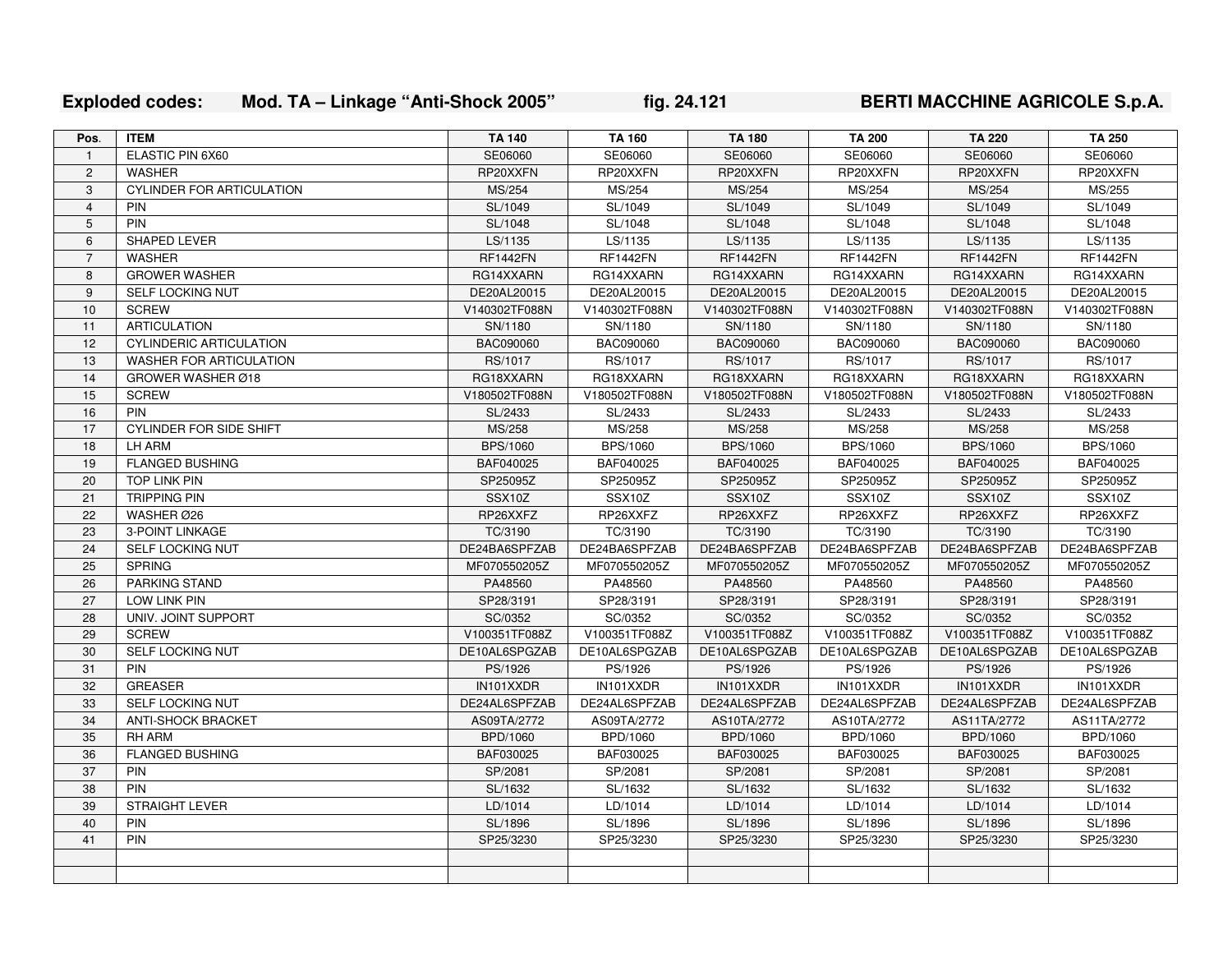

e non possono essere riprodotte o trasmesse a terzi in alcun modo senza esplicita approvazione scritta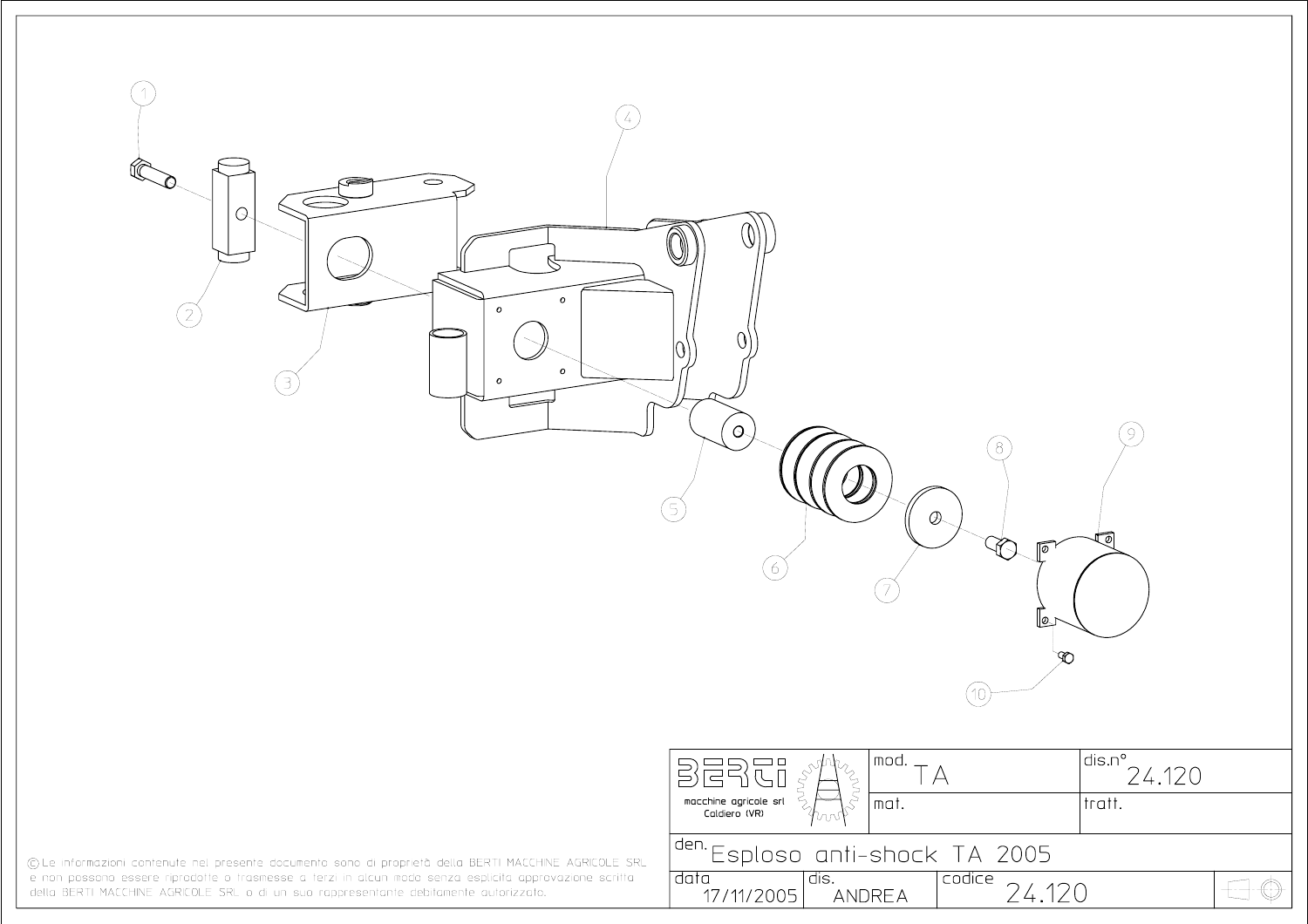### **Exploded codes: "ANTI-SHOCK System 2005" TA fig. 24.120 BERTI MACCHINE AGRICOLE S.p.A.**

| Pos.           | <b>ITEM</b>                   | <b>TA 140</b>  | <b>TA 160</b>  | <b>TA 180</b>  | <b>TA 200</b>  | <b>TA 220</b>  | <b>TA 250</b>  |
|----------------|-------------------------------|----------------|----------------|----------------|----------------|----------------|----------------|
| $\mathbf{1}$   | <b>SCREW</b>                  | V200902TF088N  | V200902TF088N  | V200902TF088N  | V200902TF088N  | V200902TF088N  | V200902TF088N  |
| $\overline{2}$ | <b>BRACKET</b>                | <b>BS/2783</b> | <b>BS/2783</b> | <b>BS/2783</b> | <b>BS/2783</b> | <b>BS/2783</b> | <b>BS/2783</b> |
| 3              | <b>PLATE</b>                  | SM/2780        | SM/2780        | SM/2780        | SM/2780        | SM/2780        | SM/2780        |
| $\overline{4}$ | PIN                           | SN/2773        | SN/2773        | SN/2773        | SN/2773        | SN/2773        | SN/2773        |
| 5              | <b>CYLINDER</b>               | GM/2784        | GM/2784        | GM/2784        | GM/2784        | GM/2784        | GM/2784        |
| 6              | SPRING (advise Qty. required) | M164125035     | M164125035     | M164125035     | M164125035     | M164125035     | M164125035     |
| $\overline{7}$ | SPACER                        | SP/2785        | SP/2785        | $\sqrt{ }$     | $\sqrt{ }$     | $\sqrt{ }$     | $\sqrt{2}$     |
| 8              | <b>SCREW</b>                  | V200452TF088N  | V200452TF088N  | V200452TF088N  | V200452TF088N  | V200452TF088N  | V200452TF088N  |
| 9              | PROTECTION                    | PR/2781        | PR/2781        | PR/2781        | PR/2781        | PR/2781        | PR/2781        |
| 10             | <b>SCREW</b>                  | V100202TF088N  | V100202TF088N  | V100202TF088N  | V100202TF088N  | V100202TF088N  | V100202TF088N  |
|                |                               |                |                |                |                |                |                |
|                |                               |                |                |                |                |                |                |
|                |                               |                |                |                |                |                |                |
|                |                               |                |                |                |                |                |                |
|                |                               |                |                |                |                |                |                |
|                |                               |                |                |                |                |                |                |
|                |                               |                |                |                |                |                |                |
|                |                               |                |                |                |                |                |                |
|                |                               |                |                |                |                |                |                |
|                |                               |                |                |                |                |                |                |
|                |                               |                |                |                |                |                |                |
|                |                               |                |                |                |                |                |                |
|                |                               |                |                |                |                |                |                |
|                |                               |                |                |                |                |                |                |
|                |                               |                |                |                |                |                |                |
|                |                               |                |                |                |                |                |                |
|                |                               |                |                |                |                |                |                |
|                |                               |                |                |                |                |                |                |
|                |                               |                |                |                |                |                |                |
|                |                               |                |                |                |                |                |                |
|                |                               |                |                |                |                |                |                |
|                |                               |                |                |                |                |                |                |
|                |                               |                |                |                |                |                |                |
|                |                               |                |                |                |                |                |                |
|                |                               |                |                |                |                |                |                |
|                |                               |                |                |                |                |                |                |
|                |                               |                |                |                |                |                |                |
|                |                               |                |                |                |                |                |                |
|                |                               |                |                |                |                |                |                |
|                |                               |                |                |                |                |                |                |
|                |                               |                |                |                |                |                |                |
|                |                               |                |                |                |                |                |                |
|                |                               |                |                |                |                |                |                |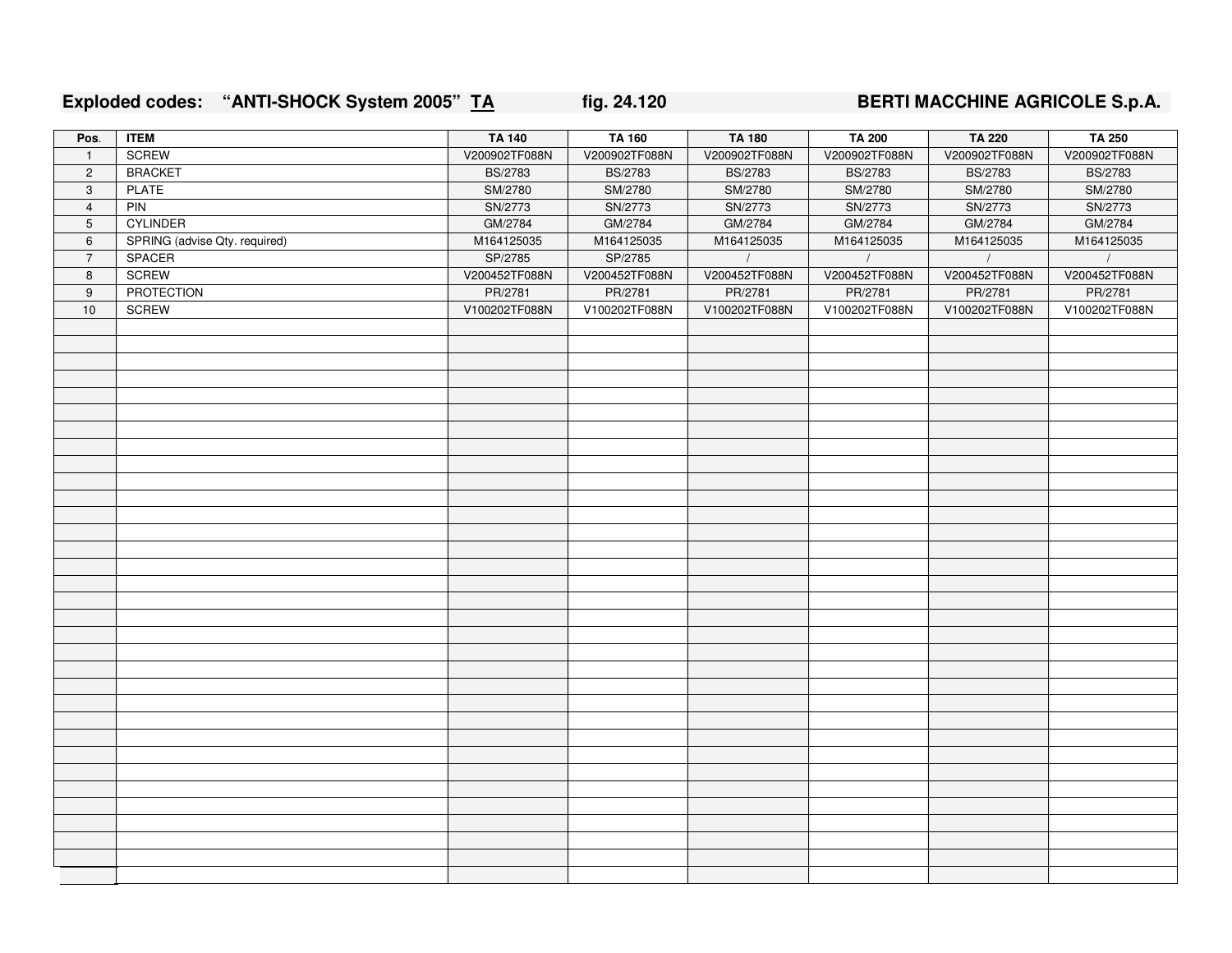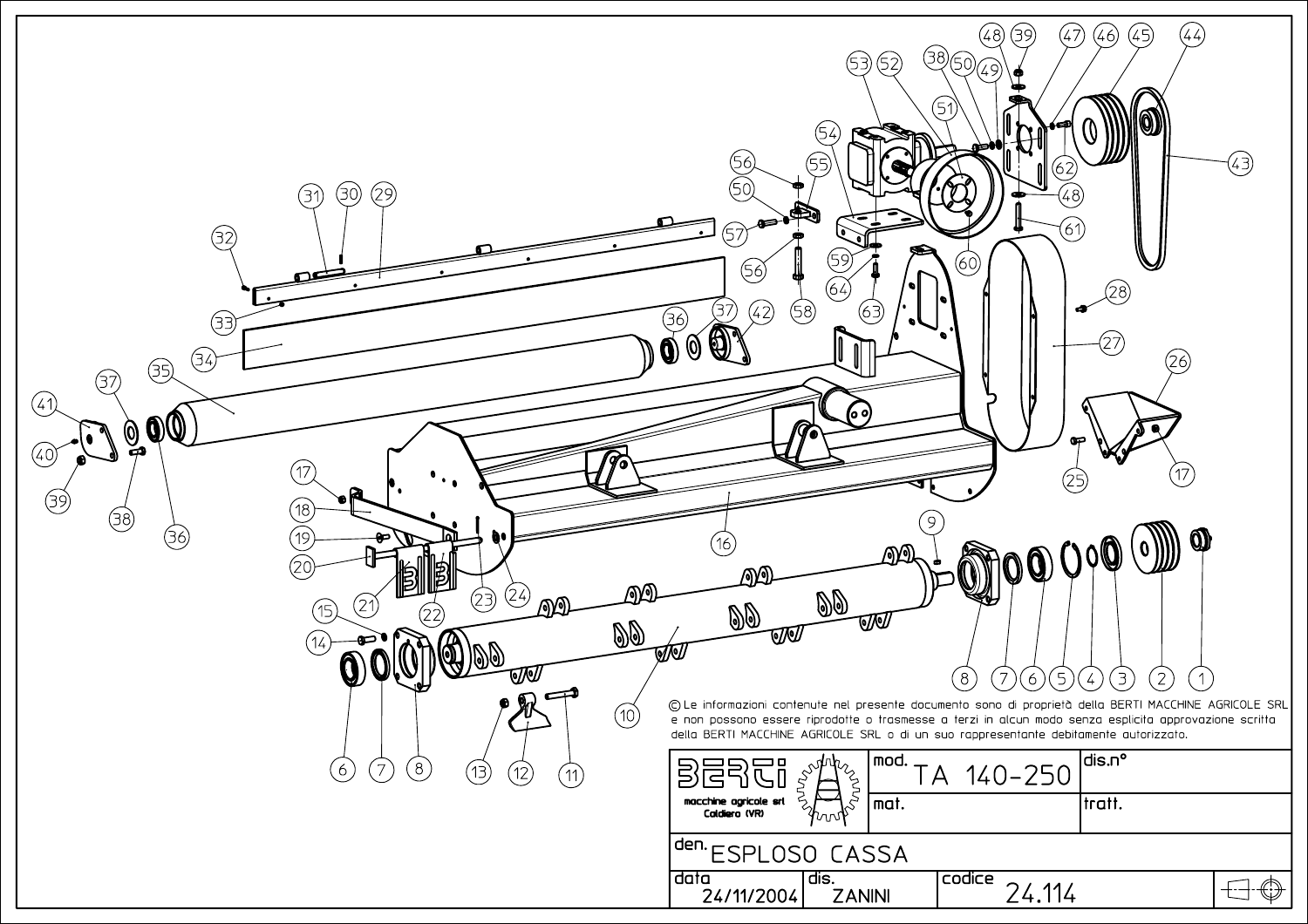# Parts list: Mod. TA 140-250, serie 2003 fig. 24.114 BERTI MACCHINE AGRICOLE srl

| Pos.           | <b>ITEM</b>                         | <b>TA 140</b>             | <b>TA 160</b>             | <b>TA 180</b>             | <b>TA 200</b>             | <b>TA 220</b>             | <b>TA 250</b>             |
|----------------|-------------------------------------|---------------------------|---------------------------|---------------------------|---------------------------|---------------------------|---------------------------|
| $\overline{1}$ | <b>CENTRE LOCK</b>                  | CA4065                    | CA4065                    | CA4065                    | CA4065                    | CA4065                    | CA4080                    |
| 2              | <b>DRIVEN PULLEY</b>                | PG150G4                   | PG150G4                   | PG150G4                   | PG150G4                   | PG150G4                   | PG180G4V                  |
| 3              | SEAL RING 60X110X10                 | AT06011012                | AT06011012                | AT06011012                | AT06011012                | AT06011012                | AT06011012                |
| $\overline{4}$ | CIRCLIP e60                         | ASE060                    | ASE060                    | ASE060                    | ASE060                    | <b>ASE060</b>             | <b>ASE060</b>             |
| 5              | CIRCLIP i110                        | ASI110                    | ASI110                    | ASI110                    | ASI110                    | ASI110                    | ASI110                    |
| 6              | <b>BEAERING</b>                     | COS02212C3                | COS02212C3                | COS02212C3                | COS02212C3                | COS02212C3                | COS02212C3                |
| $\overline{7}$ | SEAL RING 70X100X10                 | AT07010010                | AT07010010                | AT07010010                | AT07010010                | AT07010010                | AT07010010                |
| 8              | ROTOR HOUSING                       | SR159/0026                | SR159/0026                | SR159/0026                | SR159/0026                | SR159/0026                | SR159/0026                |
| 9              | <b>KEY 12X8X20</b>                  | CH1208020                 | CH1208020                 | CH1208020                 | CH1208020                 | CH1208020                 | CH1208020                 |
| 10             | <b>ROTOR</b>                        | RB159140/0012             | RB159160/0013             | RB159180/0014             | RB159200/0015             | RB159220/0016             | RB159220/0016             |
| 11             | BOLT 16X100 10.9                    | V161002PF109N             | V161002PF109N             | V161002PF109N             | V161002PF109N             | V161002PF109N             | V161002PF109N             |
| 12             | "L" HAMMER                          | ML/0007                   | ML/0007                   | ML/0007                   | ML/0007                   | ML/0007                   | ML/0007                   |
| 13             | NUT M16, slef-lcoking               | DE16AL6SPGZAB             | DE16AL6SPGZAB             | DE16AL6SPGZAB             | DE16AL6SPGZAB             | DE16AL6SPGZAB             | DE16AL6SPGZAB             |
| 14             | <b>BOLT</b>                         | V160452TF088N             | V160452TF088N             | V160452TF088N             | V160452TF088N             | V160452TF088N             | V160452TF088N             |
| 15             | GROWER WASHER Ø16                   | RG16XXARN                 | RG16XXARN                 | RG16XXARN                 | RG16XXARN                 | RG16XXARN                 | RG16XXARN                 |
| 16             | <b>MAIN CHASSIS</b>                 | CC140/2241                | CC160/2241                | CC180/2241                | CC200/2241                | CC220/2241                | CC250/2241                |
| 17             | NUT M12 self-locking                | DE12AL6SPGZAB             | DE12AL6SPGZAB             | DE12AL6SPGZAB             | DE12AL6SPGZAB             | DE12AL6SPGZAB             | DE12AL6SPGZAB             |
| 18             | <b>PROTECTION</b>                   | PL100600                  | PL100600                  | PL100600                  | PL100600                  | PL100600                  | PL100600                  |
| 19             | <b>BOLT, TSPEI</b>                  | V120353TF109N             | V120353TF109N             | V120353TF109N             | V120353TF109N             | V120353TF109N             | V120353TF109N             |
| 20             | <b>BAR</b>                          | PE0181430                 | PE0181630                 | PE0181830                 | PE0182030                 | PE0182230                 | PE0182530                 |
| 21             | <b>FLAP</b>                         | PA04/2217Z                | PA04/2217Z                | PA04/2217Z                | PA04/2217Z                | PA04/2217Z                | PA04/2217Z                |
| 22             | FLAP, cut                           | PA04/2219Z                | PA04/2219Z                | PA04/2219Z                | PA04/2219Z                | PA04/2219Z                | PA04/2219Z                |
| 23             | PIN                                 | CF050060                  | CF050060                  | CF050060                  | CF050060                  | CF050060                  | CF050060                  |
| 24             | WASHER Ø18                          | RP18XXFN                  | RP18XXFN                  | RP18XXFN                  | RP18XXFN                  | RP18XXFN                  | RP18XXFN                  |
| 25             | <b>BOLT</b>                         | V120352TF088N             | V120352TF088N             | V120352TF088N             | V120352TF088N             | V120352TF088N             | V120352TF088N             |
| 26             | <b>PROTECTION</b>                   | PC/2333                   | PC/2333                   | PC/2333                   | PC/2333                   | PC/2333                   | PC/2333                   |
| 27             | COVER                               | CT/0867                   | CT/0867                   | CT/0867                   | CT/0867                   | CT/0867                   | CT/0867                   |
| 28             | BOLT M10 flange, galvan.            | V1001602TF109Z            | V1001602TF109Z            | V1001602TF109Z            | V1001602TF109Z            | V1001602TF109Z            | V1001602TF109Z            |
| 29             | HOLDER FOR RUBBER                   | SPTA140                   | SPTA160                   | SPTA180                   | SPTA200                   | SPTA220                   | SPTA250                   |
| 30             | ELASTIC PIN 6x26                    | SE06026                   | SE06026                   | SE06026                   | SE06026                   | SE06026                   | SE06026                   |
| 31             | <b>HINGE PIN</b><br><b>BOLT</b>     | PE0150110                 | PE0150110                 | PE0150110                 | PE0150110                 | PE0150110                 | PE0150110                 |
| 32             |                                     | V060252TF088Z             | V060252TF088Z             | V060252TF088Z             | V060252TF088Z             | V060252TF088Z             | V060252TF088Z             |
| 33<br>34       | NUT M6, galvanized<br><b>RUBBER</b> | DE06AL6SPGZ               | DE06AL6SPGZ               | DE06AL6SPGZ               | DE06AL6SPGZ               | DE06AL6SPGZ               | DE06AL6SPGZ               |
|                |                                     | LT06130L1400              | LT06130L1600              | LT06130L1800              | LT06130L2000              | LT06130L2200              | LT06130L2500              |
| 35<br>36       | ROLLER tube<br><b>BEARING</b>       | RL140/2225<br>CRS062081RS | RL160/2225<br>CRS062081RS | RL180/2225<br>CRS062081RS | RL200/2225<br>CRS062081RS | RL220/2225<br>CRS062081RS | RL250/2225<br>CRS062081RS |
| 37             | PROTECT. RING 40X80X3               | RP4080                    | RP4080                    | RP4080                    | RP4080                    | RP4080                    | RP4080                    |
| 38             | <b>BOLT</b>                         | V140402TF088N             | V140402TF088N             | V140402TF088N             | V140402TF088N             | V140402TF088N             | V140402TF088N             |
| 39             | NUT M14, self-locking               | DE14AL6SPGZAB             | DE14AL6SPGZAB             | DE14AL6SPGZAB             | DE14AL6SPGZAB             | DE14AL6SPGZAB             | DE14AL6SPGZAB             |
| 40             | <b>GREASE NIPPLE</b>                | IN101XXDR                 | IN101XXDR                 | IN101XXDR                 | IN101XXDR                 | IN101XXDR                 | IN101XXDR                 |
| 41             | RH ROLLER BRACKET                   | PR139DX/2205              | PR139DX/2205              | PR139DX/2205              | PR139DX/2205              | PR139DX/2205              | PR139DX/2205              |
| 42             | LH ROLLER BRACKET                   | PR139SX/2205              | PR139SX/2205              | PR139SX/2205              | PR139SX/2205              | PR139SX/2205              | PR139SX/2205              |
| 43             | <b>BELT</b>                         | <b>CIXPB1400</b>          | <b>CIXPB1400</b>          | <b>CIXPB1400</b>          | <b>CIXPB1400</b>          | <b>CIXPB1400</b>          | <b>CIXPB1500</b>          |
| 44             | <b>CENTRE LOCK</b>                  | CA3380                    | CA3380                    | CA3380                    | CA3380                    | CA3380                    | CA4080                    |
| 45             | <b>DRIVING PULLEY</b>               | <b>PG212G4ML</b>          | <b>PG212G4ML</b>          | <b>PG212G4ML</b>          | <b>PG212G4ML</b>          | <b>PG212G4ML</b>          | PG236G4V                  |
| 46             | GROWER WASHER Ø12                   | RG12XXARN                 | RG12XXARN                 | RG12XXARN                 | RG12XXARN                 | RG12XXARN                 | RG12XXARN                 |
| 47             | ADJUSTING BRACKET                   | PR/2231                   | PR/2231                   | PR/2231                   | PR/2231                   | PR/2231                   | PR/2231                   |
| 48             | WASHER 14X42                        | <b>RF1442FN</b>           | <b>RF1442FN</b>           | <b>RF1442FN</b>           | <b>RF1442FN</b>           | <b>RF1442FN</b>           | <b>RF1442FN</b>           |
|                |                                     |                           |                           |                           |                           |                           |                           |